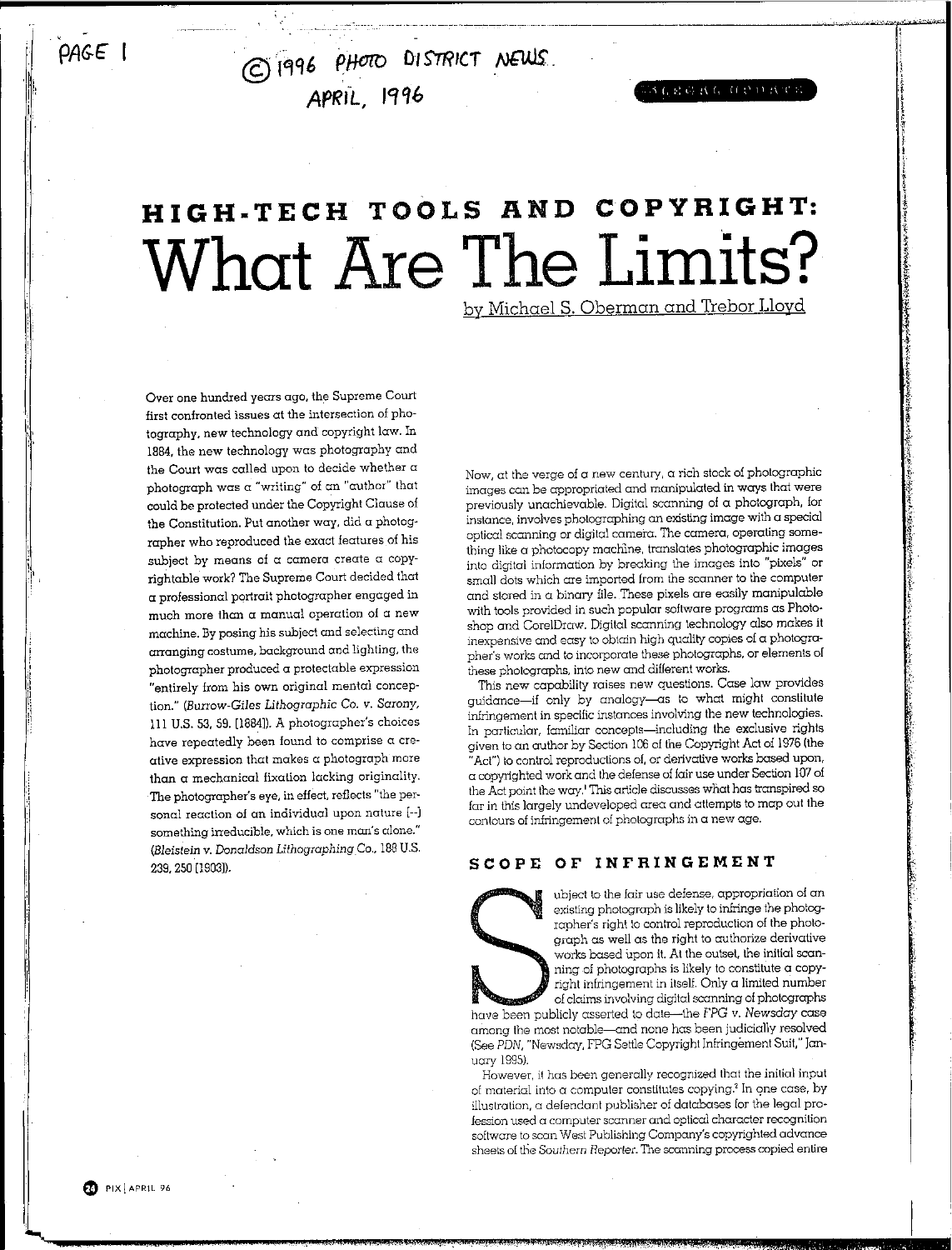'~

, $\sim$ 

if', <u>()</u>

~~I ~" i **:}** '", ~~'

'!

 $;$ **1L** i~ **IIat**

West case reports, including West's copyrightable headnotes and synopses, While the protectable elements of the West publications were deleted before the cases were placed on defendant's databases, the temporary storage of the full case reports was found to be an intermediate copying that infringed West's copyrights.<sup>3</sup>

In Curtis v. General Dynamics Corp., plaintiff's photograph, "Wheelchair on a Porch in Athens, Ohio," was copied on  $\alpha$  Photostat machine, cropped, enlarged and placed into a "comprehensive" to be used as a model during the development of advertising based on the wheelchair imcqe. A subsequent photographer used the comprehensive as a model for a new photograph and that second photographer's work was then used in the advertisement The court first found that the making of  $\alpha$  copy of the photograph on the Photostat machine was a copyright infringement in itself, It then found that the **creation and use of the comprehensive were**  $\alpha$  second infringement. Finally the court found that the use of the second photographer's work in the advertisement was also an infringement of the original photograph. (18) US,P,Q,2cl1608 [WD. Wash, 1990]. See PDN, "Swipe No More," january 1990,)

Suppose, unlike in the Curtis case, someone scans a protected photograph but creates a final product that is not substantially similar to the original work. Is an intermediate copy still infringing if used to make a final product that is substantially different from the original work? Although scanning of photographs in this context seems to be an unexplored question, again, case law presents close analogies,

In *Walker* v, University *Books,* the narrow question before the Ninth Circuit was whether plaintiff's copyrighted work- $-\alpha$  set of 72 "IChing" or fortune-telling cards-could be infringed by defendant's blueprints for cards defendant had not yet produced, The court below had decided that plans, preparations, or blueprints of  $\alpha$  final product were not tan $q$ ible reproductions of  $\alpha$  work that could give liability for damages, The Ninth Circuit disagreed (602 F.2d 859 [9th Cir. 1979]), It held that an intermediate copy of a protected work could itself be infringing, lf there was infringement, the plaintiff could recover statutory damages (and possibly attorney's fees) despite the fact that the defendants had realized no economic gain from the intermediate copy,

**1.Where an infringement involves a numbered. limited set of photographs, a defendant may also violate theso-called moral** riqhts **of** thephotoqrcrpher-cthe **rights ofattribution** and integrity set forth in 17 U.S.C. 106A.

2,SeeMicro-Spare,*Inc,* v. Amtype Corp" 592F, Supp. 33,3510.Mass, 1984) {placement **ofa work intoa computeris the preparation ofa copy.citingFinal Reportof the National**

**Commission** on New Technological Uses of Copyrighted Works ("CONTU Re-port") at **31). See also 2 Nimmer on Copyright 18.08 (199S) (inputting a** computer program **into a computer is the preparation of a copy).**

*3. West Publishing* **Co.** v. **On Point Solutions.** *Inc.,* Ctv. **A. No. 1:93-CV2071, 1994 WL** 778426 (N.D. Ga. Sept. 1, 1994).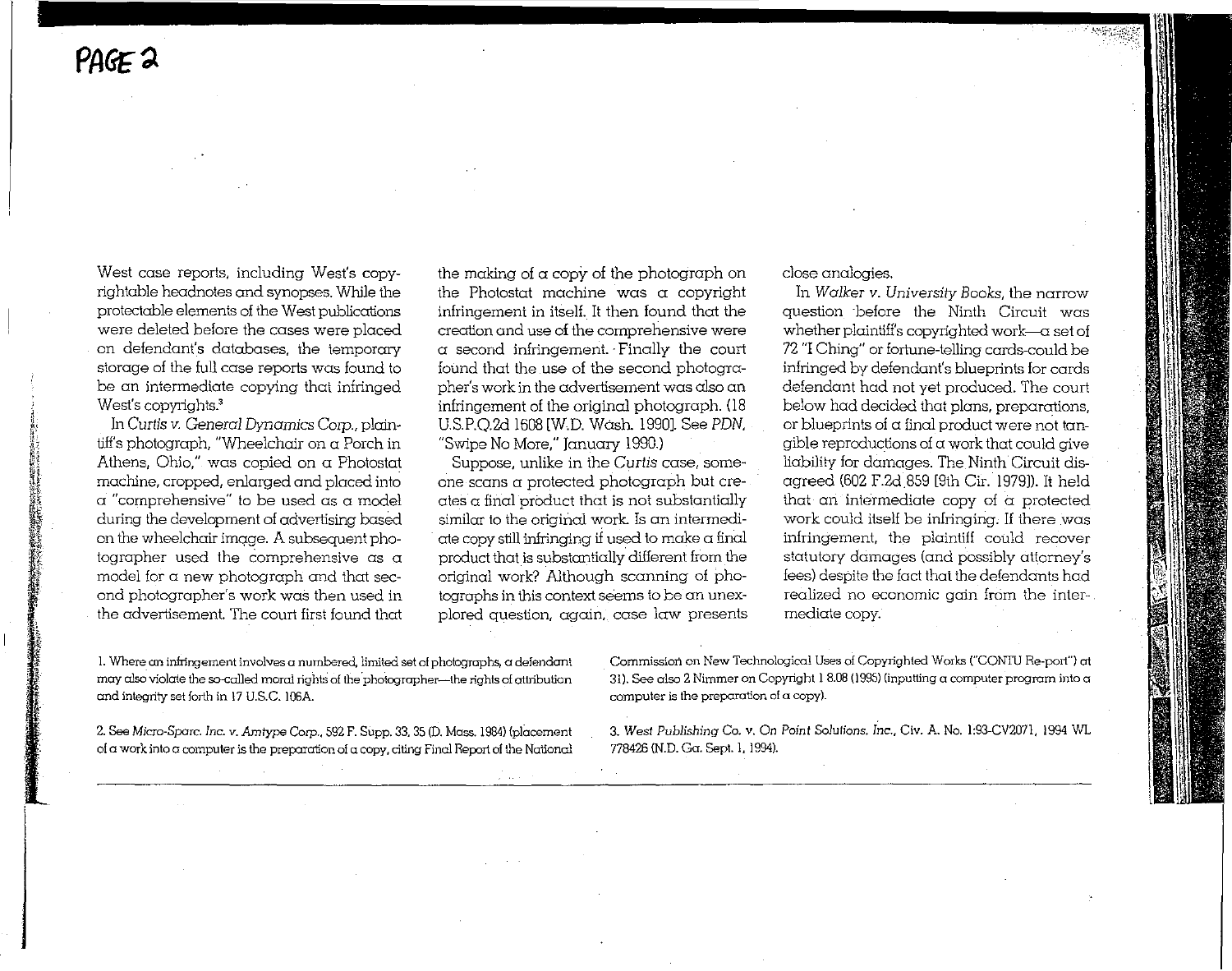In *Sega Enterprises* v. *Accolade,* another Ninth Circuit decision, the court held that intermediate copying of computer object code through reverse engineering could infringe regardless of whether the end product also infringed. While the court found that the particular intermediate copying before it was a fair use, it reaffirmed the general holding of *Walker* that intermediate copying could be an infringement in and of itself. (977 F.2d 1510 [9th Cir. 1992]).

Taking the reasoning of these cases together, there appears to be little doubt that the optical scanning of a photograph alone may infringe. The photographer has the right to decide whetherand, if so, the terms upon whichuse of an original photograph is to be authorized. Consequently, it would appear that a photographer could be potentially entitled to some

measure of damages where an original work has been scanned without authorization, even if the infringer's final product bears little resemblance to the original work and even if the intermediate work had no commercial use.

Familiar principles of copyright law should

### The basic test for copyright infringement is access plus substantial similarity.

govern whether an end use, such as publication, of a scanned photograph constitutes infringement. The basic test for copyright infringement is access plus substantial similarity, Where the photograph has been scanned and altered, the issue to be answered is whether the original work is qualitatively important in the allegedly infringing work. If  $\alpha$  central or important image of the original work gives rise to the commercial or esthetic appeal of the allegedly infringing work, substantial similarity should be Iound.' Thus, absent fair use or another defense, infringement should be found.

Aside from the infringement issues raised by copying of photographs' by scanning and the making of derivative works through computer manipulation, at least one court has specifically held that the display of photographic images on a computer screen and the downloading or uploading of those images may be an infringement of the photographer's or copyright holder's rights of display and distribution, There, the defendant operator of a subscription computer bulletin board displayed copyrighted *Playboy* photographs on the bulletin board. Subscribers to the service both transferred the photographic images from the bulletin board to their own personal computers ("downloading") and transferred the images from these personal computers to other persons ("uploading"), (See *Playboy* Enterprises v. Frena, 839 F.Supp. 1552-57 [M.D. Fla. 1993].)

The court first ruled that supplying a product that contained unauthorized copies of the *Playboy* photographs was a "distribution" in violation of the right to public distribution guaranteed to copyright holders. In addition. the court held that the display of the photographic images on a computer screen was a showing of photographic images by means of a device or process to a substantial enough audience that the display constituted  $\alpha$  "public display." Such  $\alpha$  public display was, again, a violation of  $\alpha$  right reserved to the copyright holder.

4. See. e.c., Rogers *v,* Koons, 960 F.2d 301 (2d. Ctr.), cert, denied, 113 S. Ct. 365 (1992). In this case, delendant's sculpture "String of Puppies" was closely modeled after plainlifl's photograph "Puppies," The Second Circuit found the sculpture to be an infringing use and further held the fair use defense inapplicable despite defendant's contention the primary purpose ol the work was for social commentary. (See PDN, " 'String of Puppies' Deemed Improper Copy," April 1991and PDNews, "Art Rogers Gains Court Victory," July 1992.) See also Steinberg v. Columbia Pic/ures *Indus..* Inc., 663 F, Supp. 706, 713 (SD.N.Y. 19S7)(poster infringed artist's work even though only a small portion of poster's design could be considered similar).

 $\label{eq:R1} \frac{1}{2}\frac{1}{2}\frac{1}{2}\frac{1}{2}\frac{1}{2}\frac{1}{2}\frac{1}{2}\frac{1}{2}\frac{1}{2}\frac{1}{2}\frac{1}{2}\frac{1}{2}\frac{1}{2}\frac{1}{2}\frac{1}{2}\frac{1}{2}\frac{1}{2}\frac{1}{2}\frac{1}{2}\frac{1}{2}\frac{1}{2}\frac{1}{2}\frac{1}{2}\frac{1}{2}\frac{1}{2}\frac{1}{2}\frac{1}{2}\frac{1}{2}\frac{1}{2}\frac{1}{2}\frac{1}{2}\frac{1}{2}\frac{1}{2}\frac{1}{2}\frac{1}{2}\frac$ 

-. ,.~:.

 $\bullet$  Art Halle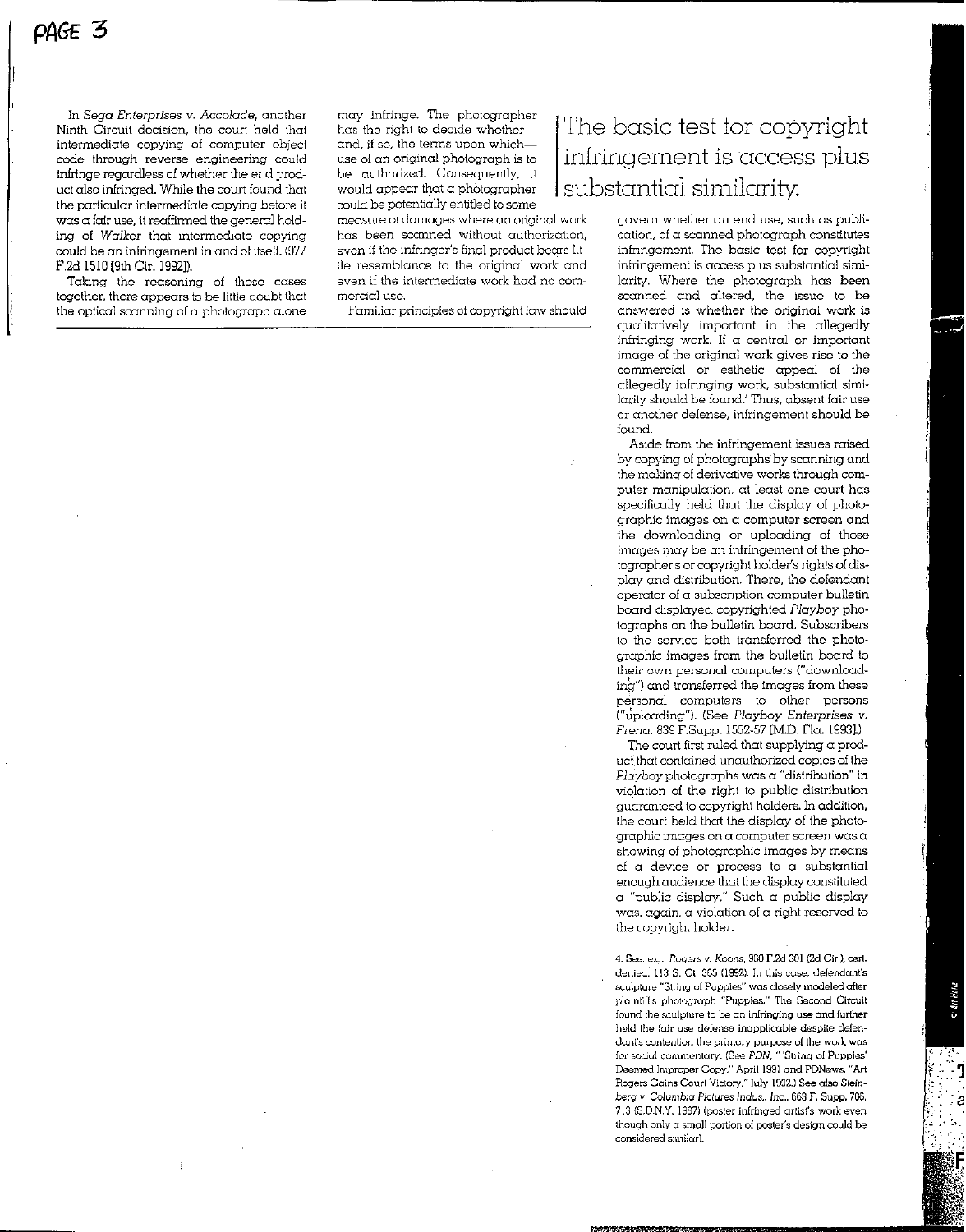attempts to circumvent an available license -or to override an author's preference not to  $\alpha$  arant  $\alpha$  license—should be found to interfere with the potential market of the original photograph.<sup>8</sup> Specific claims are likely to turn on issues such as the following;

1. To what extent does the second use transform the original photograph and what is the purpose of the use? In *Rogers v. Koons,* for example, a photograph was transposed to an entirely different medium (sculpture) purporting to be fine art replete with social commentary; the court found that the copying of the photograph "was done in bad

faith, primarily for profit-making motives and did not constitute  $\alpha$  parody of the original work." (960 F.2d at 310.)

2. To what extent will the original photograph be viewed as a highly creative work? Referring agqin to Rogers v. *Koons,* this second factor militated against a finding of fair use where the original photograph was a "creative [and] imaginative ... published work of art" by an author who made his living as a photographer: As a general rule,  $\alpha$ creative work is insulated from the fair use defense more than a factual work. Photographs should typically be treated as ereative even when they capture public sights. Indeed, photographers with a good eye who are in the proper place at the proper time have given us scores of indelible images that mark the course of recent history."

3. To what extent does the second work quantiliably and qualitatively utilize the original photograph? Even the use of a small portion of a photograph may defeat a fair use claim where the use constitutes a wholesale or verbatim replication of significant elements of the photograph.<sup>10</sup>

4. To what extent does the second use fit within the customary markets for the original photograph? If the market in which a defendant used an allegedly infringing work is a market the copyright owner could have entered, the use would not be fair because it denied the copyright owner a licensing fee, a factor clearly diminishing the value of the original work. At least one court has found that the potential value of a photograph may be diminished where the plaintiff may have wanted to release a numbered and limited edition of the photograph and the defendant has diluted the value of that limited edition by an unauthorized use of the photograph."

#### CONTRIBUTORY INFRINGEMENT

anufacturers of digital scanning devices risk possible lawsuits over contributory infringement. In *Sony Corp.* of America v. Uni*versal City* Studios. r I

r

 $\ddot{\phantom{1}}$ 

i !

r  $\overline{\phantom{a}}$ j

*Inc!'* owners of copyrights in television programs and films brought suit against Sony, the: manufacturer of the Betamax video recording machine, asserting that Sony was contributorily liable for producing the technolccy consumers used to make unauthorized copies of copyrighted works. Sony, in defense, contended that the potential for infringement posed by the Betamax was out-

8. See. e.g., American Geophysical Union v. Texaco Inc., 60F.3d 913,930-31(2d.Ctr. 1995).

9. Fair use particularly pertinent to a' "factual photograph has been found under one narrow scenario. Where an amateur's film captured a momentous and otherwise inadequately recorded, event in history, the public's interest in viewing the pictorial record of that event was found to outweigh the photographer's copyright interests. Time Inc. v. Bernard Geis Assocs., 293 F. Supp. 130, 146 (S.D.N.Y. 1968) (film of Kennedy assassination).

10.Cf. Curus v, *General Dynamics Corp.,* 18 U.S.P.Q.2d at 1615(holding that copying 01less than one percent of defendant's entire work may be infringement and not fair use (citing Meeropol v. Nizer, 560 F.2d IOGl (2d Cir.1977).

11. *Richard Anderson Photography v, Brown*, No. 85-0373-R. 1990 U.S.Dis\.LEXIS 19846, ot'3 (W.D. Va. Apr. 16,1900),

=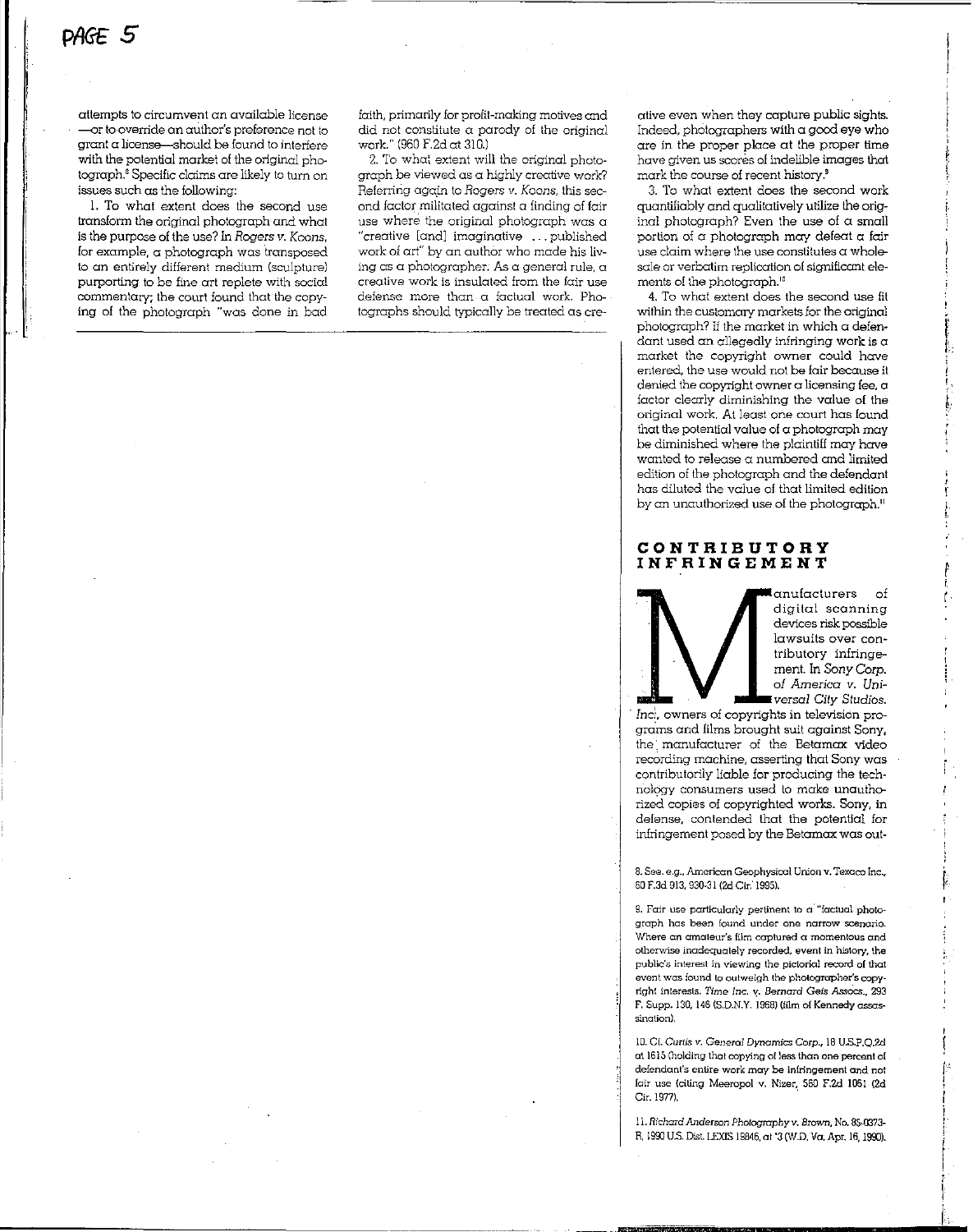## PAGE 6

::.~

 $\cdot$ 

weighed by the beneficial uses of the machine, most notably "timeshifting-that is, the copying of programs for later viewing when owners of the Betamax were unable to watch a program at the time it was scheduled for broadcast." (464 U.S. 417 [1984]). The Supreme Court-ultimately holding that time-shifting was a fair use of copyrighted works-gave this test for contributory infringement:

The sale of copying equipment, like the sale of other articles of commerce, does not constitute contributory infringement if the product is widely used for legitimate, unobjectionable purposes. Indeed, it need merely be capable of substantial non-infringing uses. (464 U.S. 442 [1984]).

Legitimate industrial uses of digital imaging ore apparent. Imaging services are regularly used now by the legal and medical professions for easy storage, access end display of documents, diagrams and other images. By use of digital imaging, ruined photographs can be restored to their original luster with colors again vibrant and images enhanced. Manufacturers of scanning devices could point to these uses in the face of any claims of contributory infringement.

While a manufacturer of a digital scanning device may escape liability under the rule of Sony, an operator of such a device may incur liability even if that operator is not the end user. Should, for example, a business scan copyrighted photographs and put them on computer discs for customers who then use images on the disc in an infringing way, the business could be liable for facilitating an infringement.<sup>12</sup> Moreover, an operator of  $\alpha$ computer service that makes unauthorized copies of photographs available to others who may download or upload them to or from their own computers may be liable for infringement even if that operator did not make the copies itself on the grounds that, while there was no copying, the display and distribution was an infringement for which the operator was licble."

### CONCLUSION

hen photography itself was the new technology, the Supreme Court found that traditional copyright prin-

ciples warranted statutory protection for photographs under the Copyright Clause of the Constitution. With new technologies today making possible uses of photographs that were unimagined even  $\alpha$  short time ago, existing copyright doctrines should once again control and should comfortably distinguish between infringing and non-inlnncing uses of photographs. o

*Michael* S. *Oberman is* a *partner* in *New* York's Kramer, Levin, *Naftalis,* Nessen & *Frankel,* where *he practices intellectual property and cQmmerciallitigation.* Trebor *Lloyd, an* associate *at Kramer* Levin, also practices *intellectual* property *and commerctai tniqa-.*

ة الماري**ق مناخصة كالحضاء من المنا**في

" •.'

*tion. Wendy Stryker,* a*third yearlaw* student *at* New *York University who* was a summer associate *at Kramer, Levin,* assisted *in the preparaiion* of *tbis article. This article originally appeared in slightly different* form in The National Law Journal.

12.See by analogy *fiCA* Records. a Division of *RCA* Corp. v. *All-Fasl Sys.Inc..* 594 F.Supp. 335. 339 (S.D.N.Y.1984).Here the defendcnt was in the business of copying ccsseue lopes for its customers and copied copyrighted materials. The court specifically rejected the notion that the rule of Sony might shield a "middleman" from liability.

*13. Playboy* Enlerprises *Inc.* v. *Freno,* 839 F.Supp. at 1556 and in text *supra* at 6-7. See also Religious *Technology Center* v. *Netcom On-line Communication Services. Inc.*, 1995 WL 707167\* 6-7 (N.D. Cal. Nov. 1, 1995) (acknowledging that even absent direct liability for infringement of copyright, a copyright bulletin board operator may be liable for contributory infringement or may be vicariously liable).